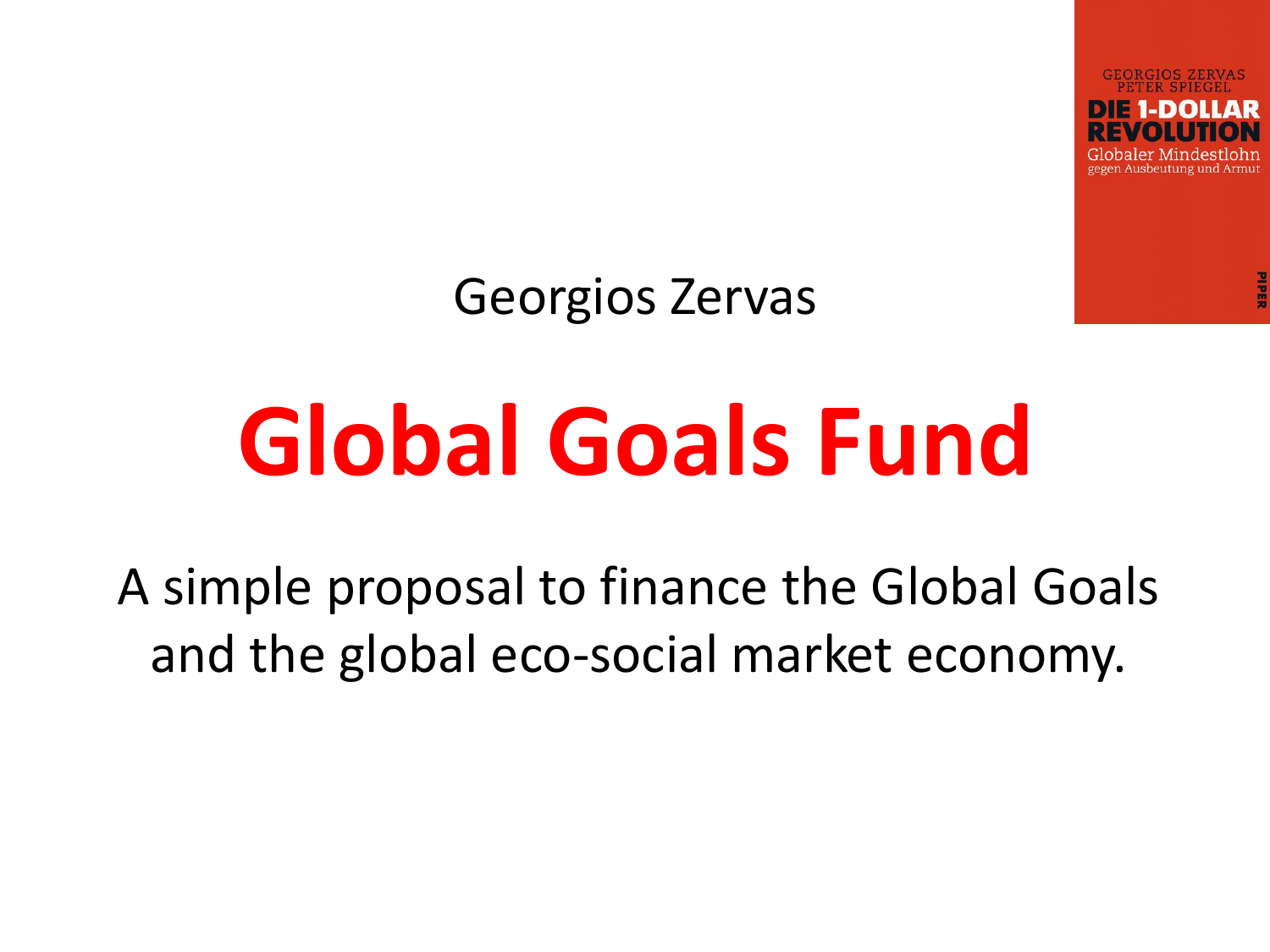#### **World politics – so far**

- **Poverty:** Despite the increase of the average income per world citizen in the last 100 years from 1000 to 10,000 dollars, still 1.2 billion people still live on less than 1.25 dollars a day and 2.5 billion on less than \$2.
- **Environmental disasters:** Even after 50 years of active environmental movement and environmental policy the gap between action and reaction is growing at key issues such as climate change and biodiversity and this situation continues.
- **Wealth gap:** A textile worker in Bangladesh earned in a month as much as a skilled worker in German in an hour. Ratio: 1: 160 - The 62 richest people in the world today have as much wealth as half of humanity. - Ratio: 1: 60.000.000 **have as much as**

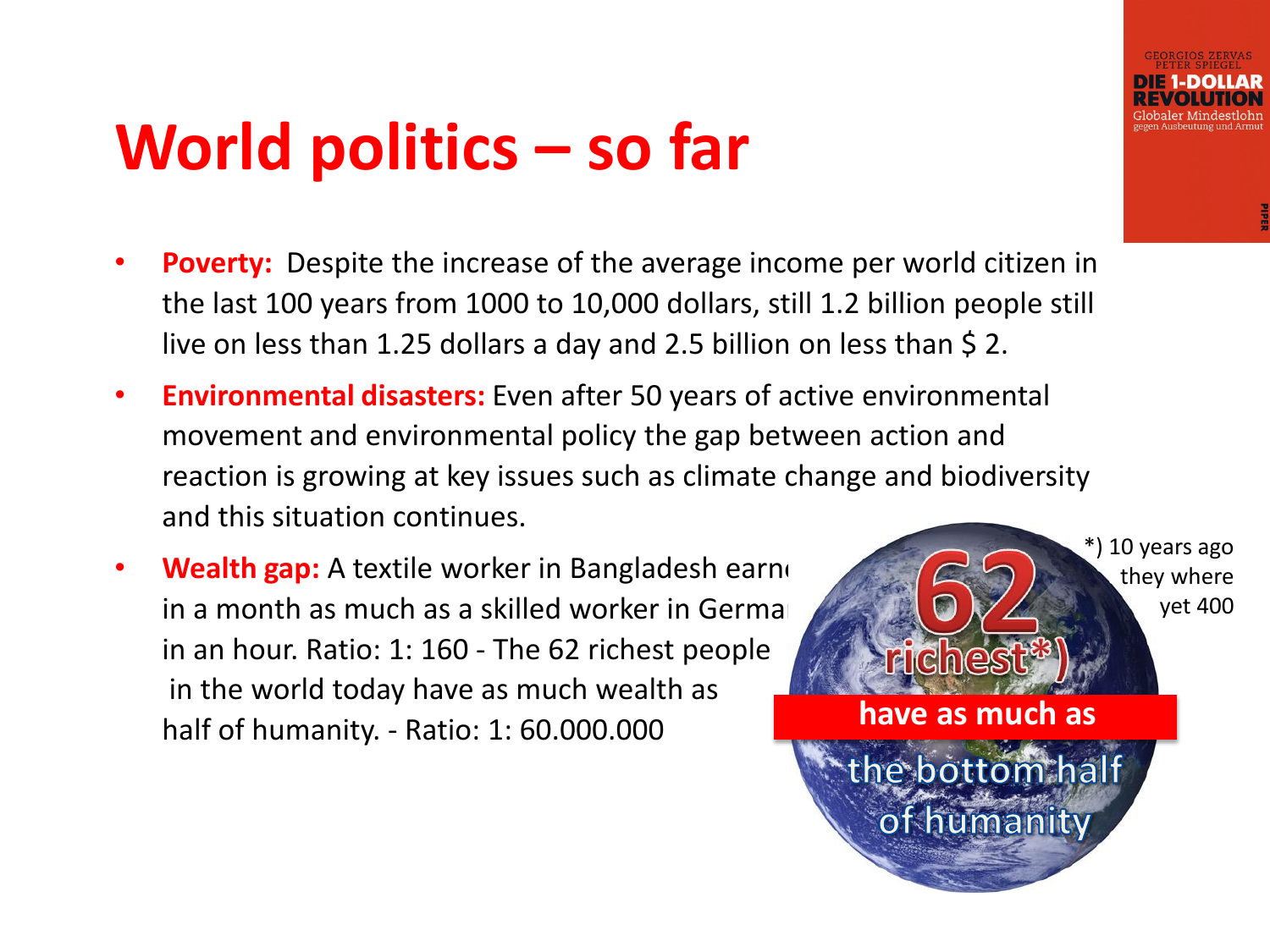# **The Global Goals**

**In the UN General Assembly on September 2015, the member countries of the United Nations unanimously adopted the most ambitious program for sustainable and social world so far.**

| <b>NO</b><br><b>POVERTY</b><br><b>YAA.T</b> | <b>NO</b><br>$\overline{2}$<br><b>HUNGER</b>        | <b>GOOD<br/>HEALTH</b><br>3                         | QUALITY<br>EDUCATION<br>4            | <b>GENDER</b><br>$\overline{5}$<br><b>EQUALITY</b><br>3                        | <b>CLEAN WATER</b><br>$\bf{6}$<br><b>AND SANITATION</b> |
|---------------------------------------------|-----------------------------------------------------|-----------------------------------------------------|--------------------------------------|--------------------------------------------------------------------------------|---------------------------------------------------------|
| <b>RENEWABLE</b><br><b>ENERGY</b>           | <b>GOOD JOBS AND</b><br>8<br><b>ECONOMIC GROWTH</b> | <b>INNOVATION AND</b><br>9<br><b>INFRASTRUCTURE</b> | <b>10 REDUCED</b><br>Ξ               | <b>SUSTAINABLE CITIES</b><br>11<br><b>AND COMMUNITIES</b><br><b>M H</b><br>用自亩 | <b>RESPONSIBLE</b><br>12<br><b>CONSUMPTION</b>          |
| <b>CLIMATE</b><br><b>ACTION</b><br>13       | LIFE BELOW<br>WATER<br>14<br>$\sim$                 | 15 LIFE                                             | <b>16 PEACE AND</b><br>$\frac{1}{2}$ | <b>PARTNERSHIPS<br/>For the Goals</b>                                          | THE GLOBAL GOALS<br>For Sustainable Development         |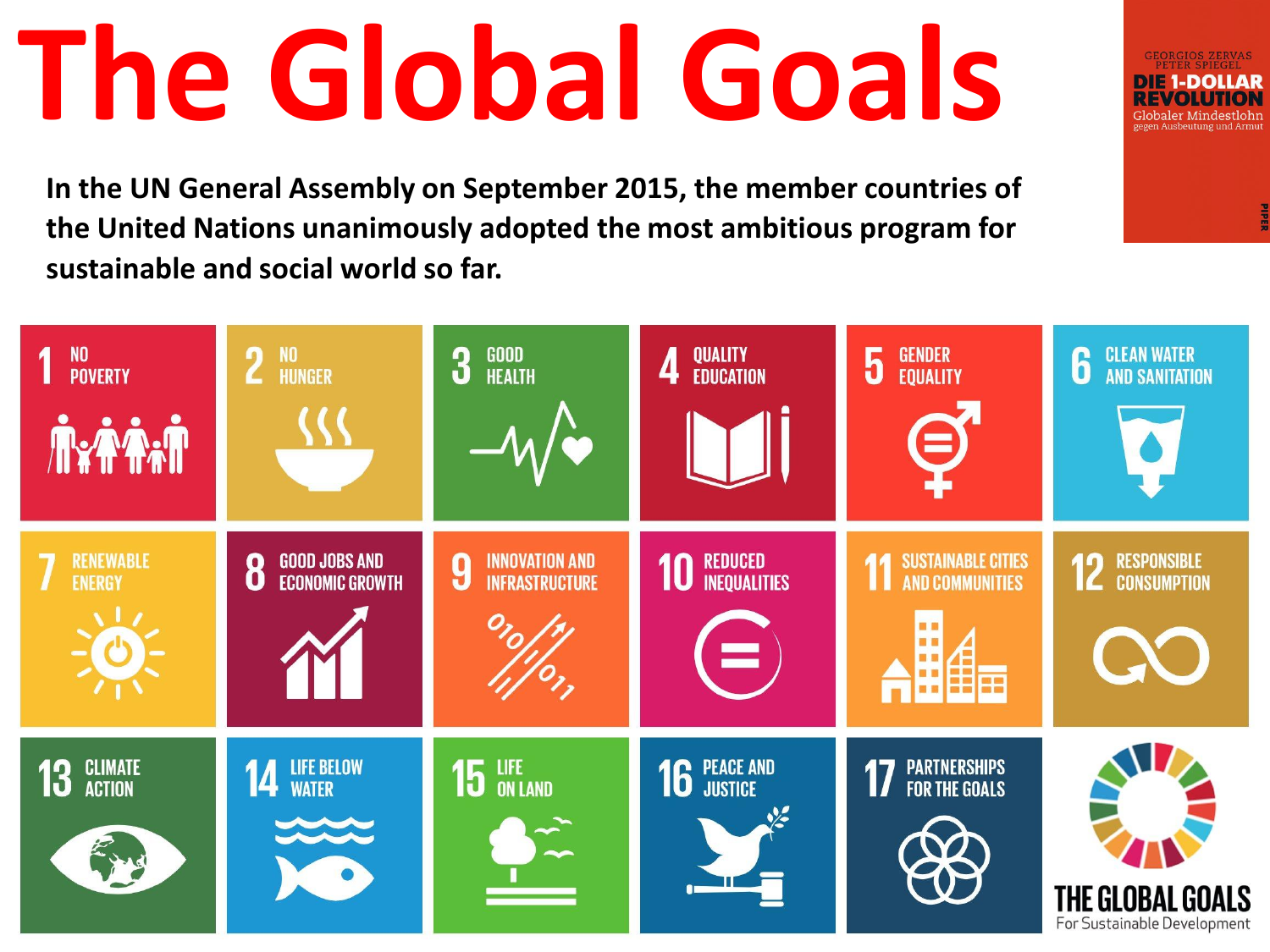

- **1** End poverty everywhere and in every form.
- **2** End hunger, achieve food security and better nourishment and encourage sustainable farming.
- **3** Ensure healthy life for all people of all ages.
- **4** Enable and promote Life Long Learning for all.
- **5** Achieve equality gender and self-determination for all women and girls.
- **6**  Ensure sustainable water resources management and sanitation for all.
- **7** Secure access to sustainable energy affordable for all.
- **8** Promote permanently inclusive and sustainable economic growth without exclusions, promote/support full and productive employment and decent work for all.
- **9** Build resilient infrastructure, promote inclusive and sustainable industrialization and support innovation.

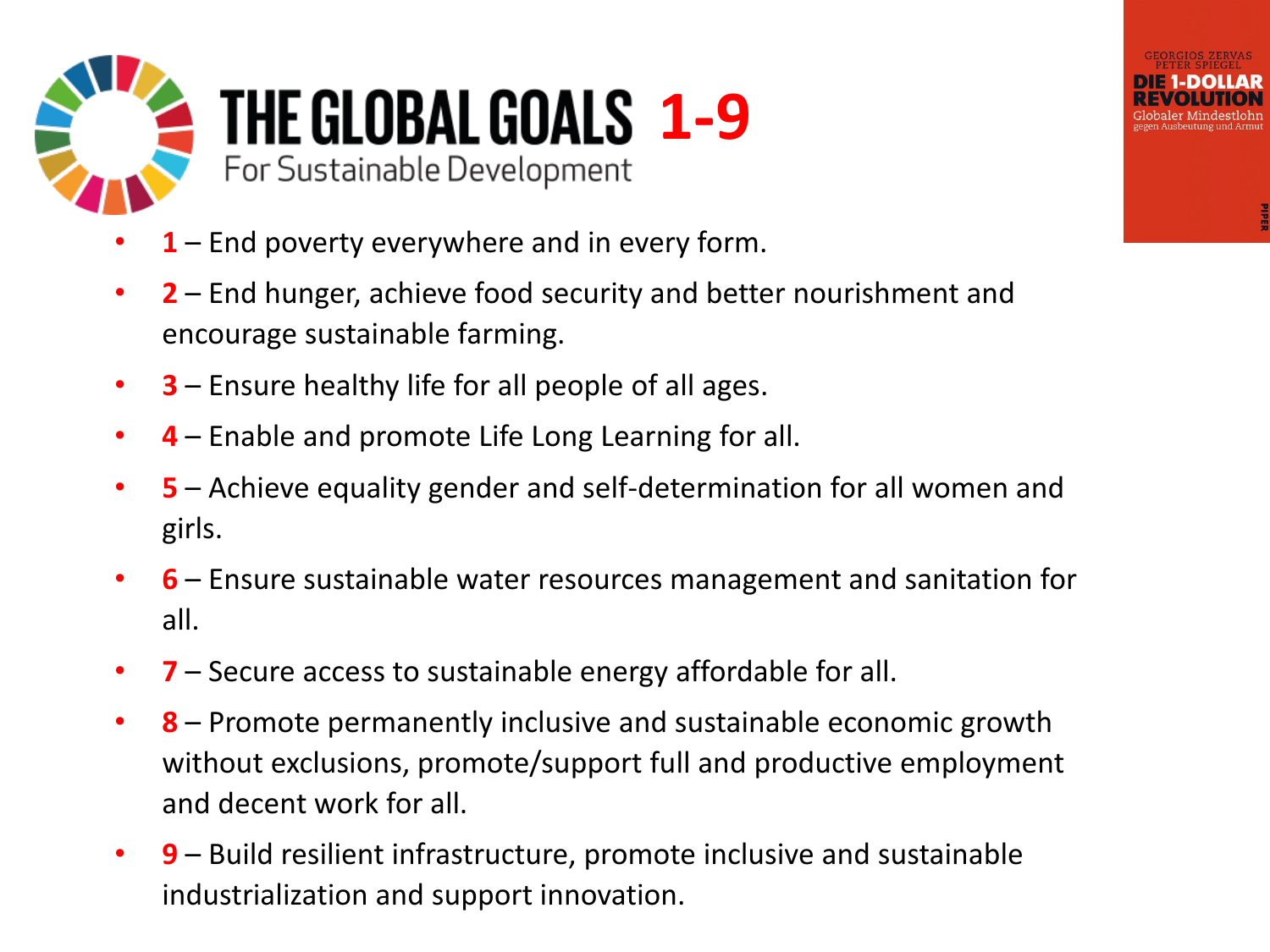

#### **THE GLOBAL GOALS 10-17** For Sustainable Development

- **10 –** Diminish inequality within and between the countries.
- **11 –** Create Safe, durable and sustainable cities and settlements..
- **12 –** Promote sustainable consumption and production patterns.
- **13 –** Fight climate change as soon as possible with sufficient measures.
- **14 –** Maintain and Utilize the oceans, seas and marine resources sustainably.
- **15 –** Protect terrestrial ecosystems, restore and promote their sustainable use, manage forests sustainably, combat desertification, stop and reverse land degradation and stop the loss of bio-diversity.
- **16 –** Develop inclusive and peaceful societies, restore and promote their sustainable use, permit access to justice, and build effective, transparent and inclusive institutions at all levels.
- **17 –** Strengthen measures that are already applied and revive global partnership for sustainable development.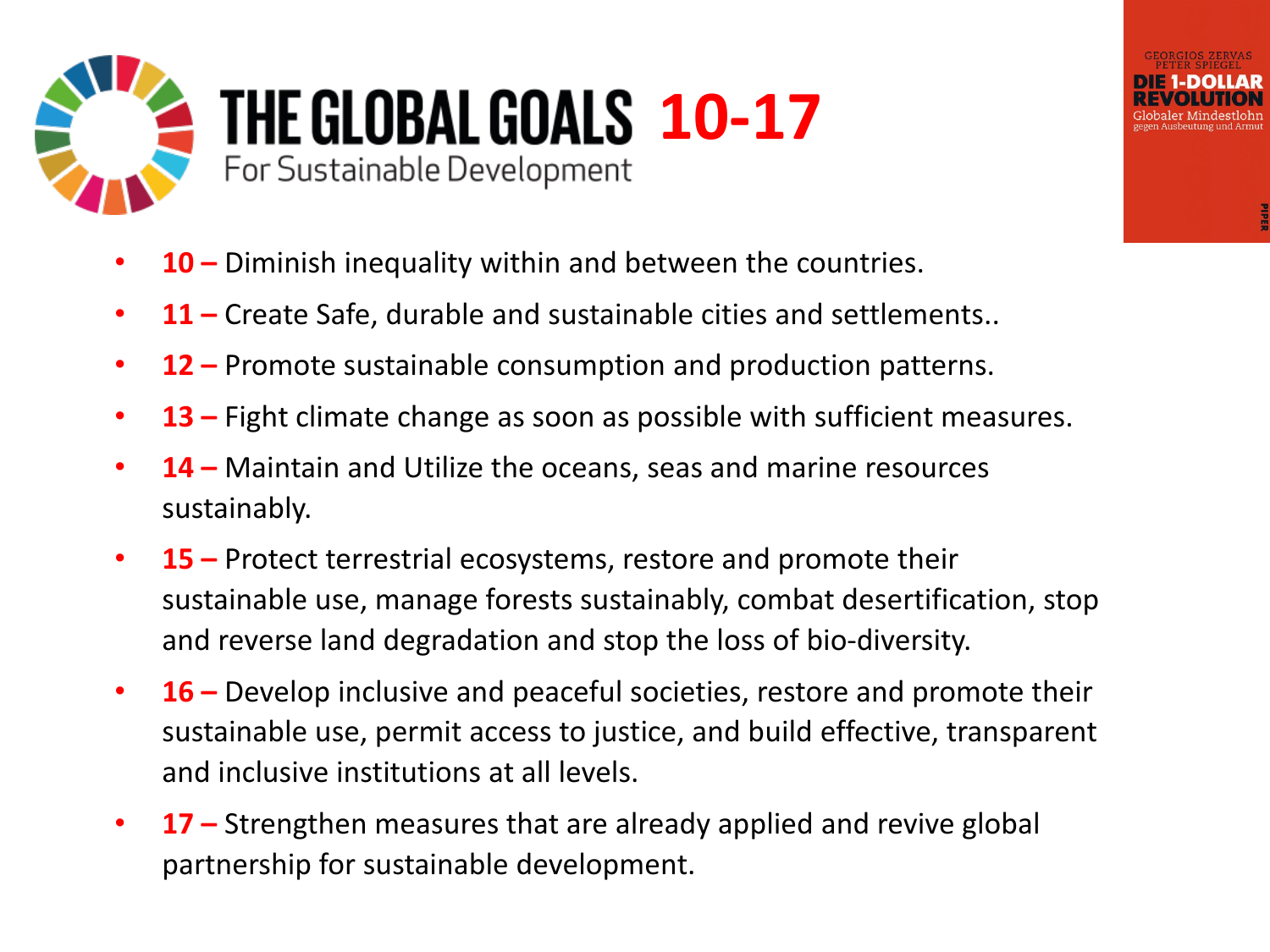"It is the simplest ideas that always have extraordinary success." Leo Tolstoi  $\triangleright$   $\square$  1-DOLLAR



**How do we get the ball rolling for attaining the Global Goals?**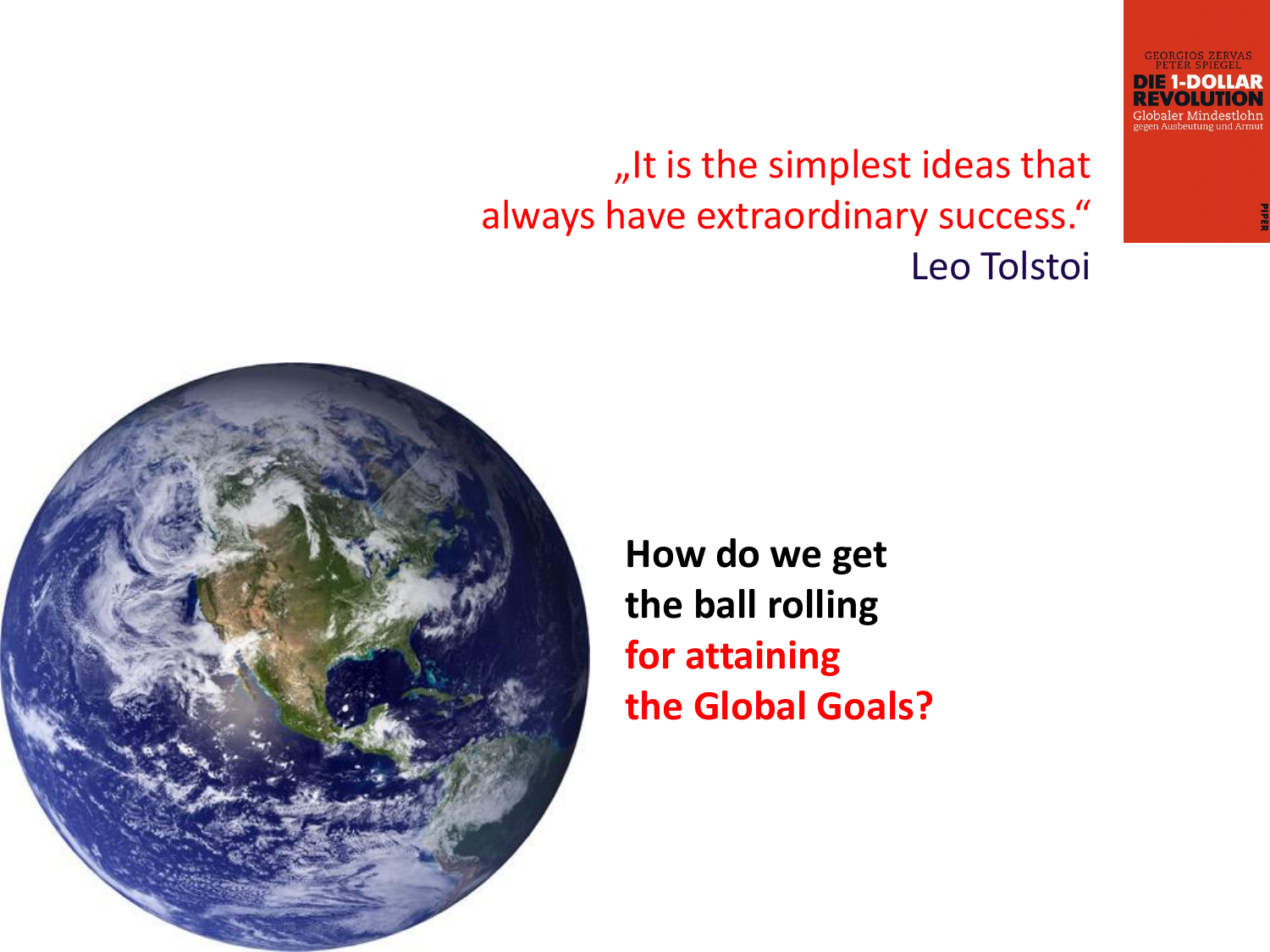**DIE 1-DOLLAR REVOLUTION Globaler Mindestlohn** 



**With 1% tax on global GDP for funding world development**

That's the subject of this book.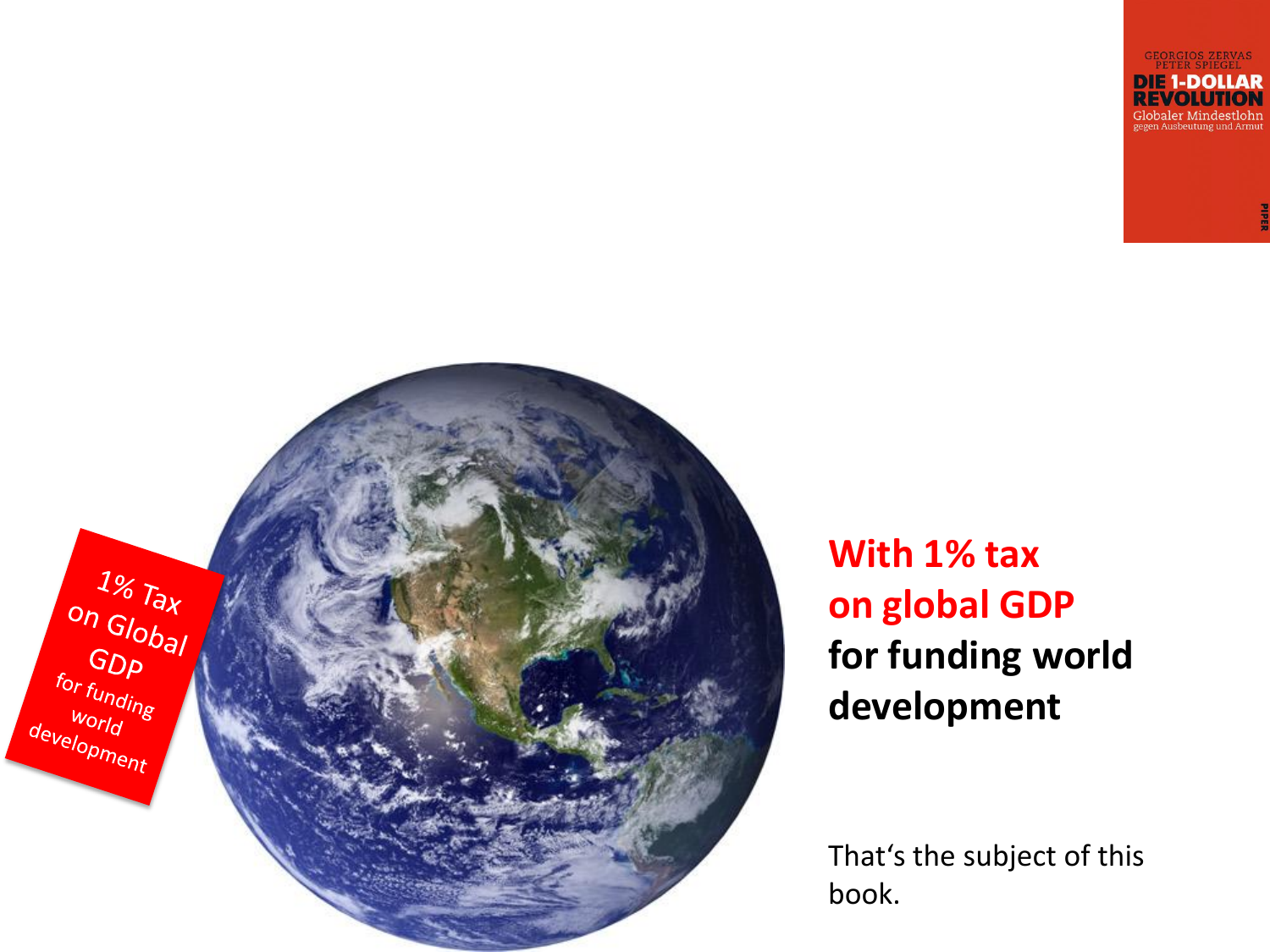

### **Global Goals Fund – Concept**

**In addition, the Global Goals require a form of financing that follows a simple, proven and reliable mechanism.**

**We propose - proportionately to how the financing of the EU tasks is carried out - 1 percent tax on all countries around the world on their Gross Domestic Product (GDP). This is a global GDP of around \$ 80 trillion, a global budget of 800 billion. This "Global Goals Fund" will be managed by the UN.**

This budget would be equivalent to less than half of the current global military spending. This could finance:

- Unemployment and social basic insurance for the absolute poor.
- The support of the funding of Social Innovation and Social Work.
- Global Goals targets, when the responsibilities concern State duties.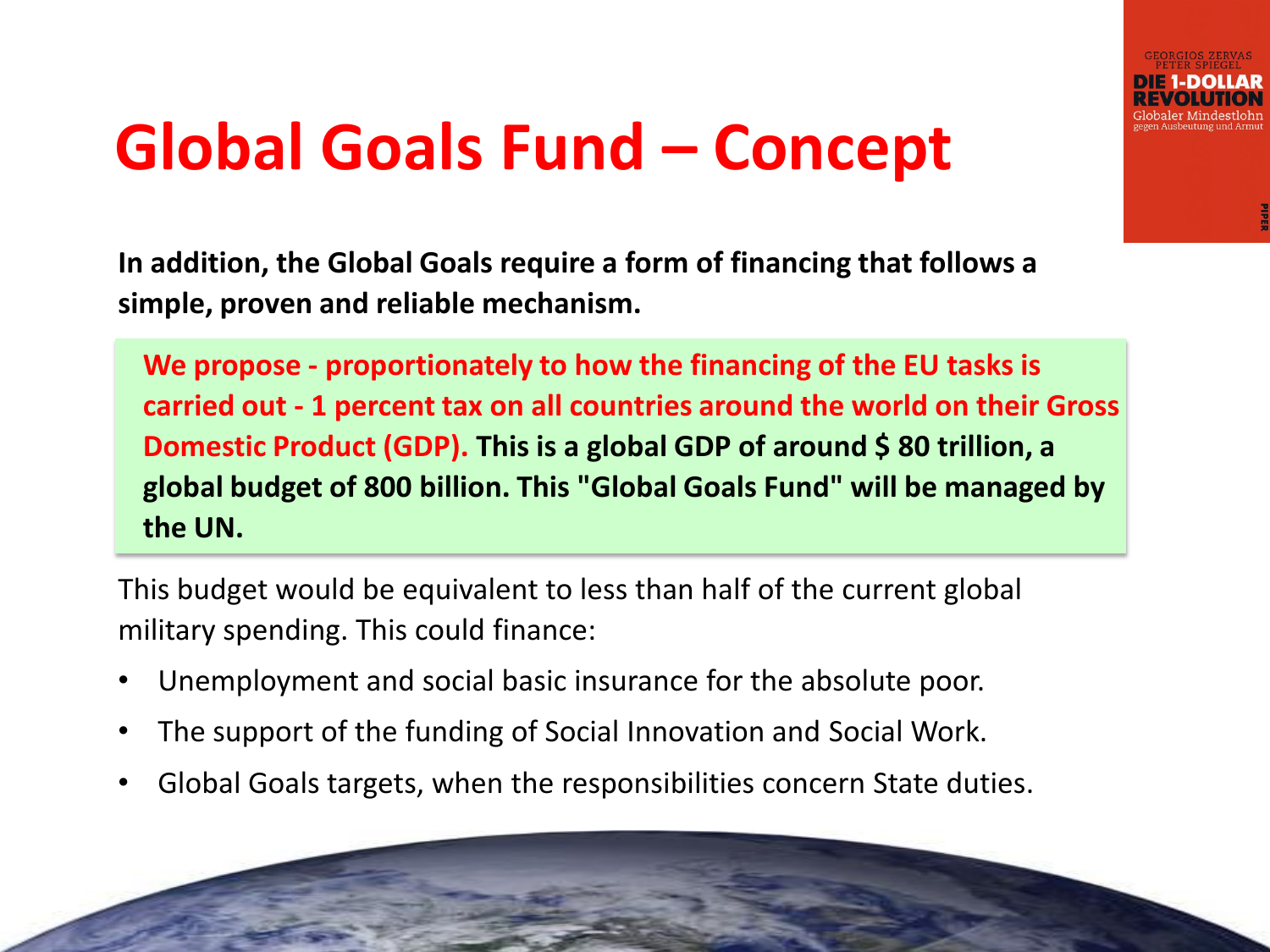#### **Feasible with Goals Tax**

**It is important to let all participants know that they contribute to the financing of the necessary measures for a more sustainable, peaceful, secure and better world. Therefore, we propose:**

• **Establishing a "Global Goals Tax" in all countries as Additional Tax of 1 percent on all products and services**.

All countries should introduce such a "Global Goals Tax" for their contribution to the "Global Goals Fund". This would mean that all people will participate according to their financial strength; – a recipient of the proposed global minimum wage would pay \$ 0.38 a month, a consumer with \$10,000 income will pay 100 dollars a month.

• **The agreement to this form of financing the Global Goals.** The member countries of the UN should review their voiced acceptance of the Global Goals in 2015 by an unanimous vote to their financing in accordance with the present proposal.

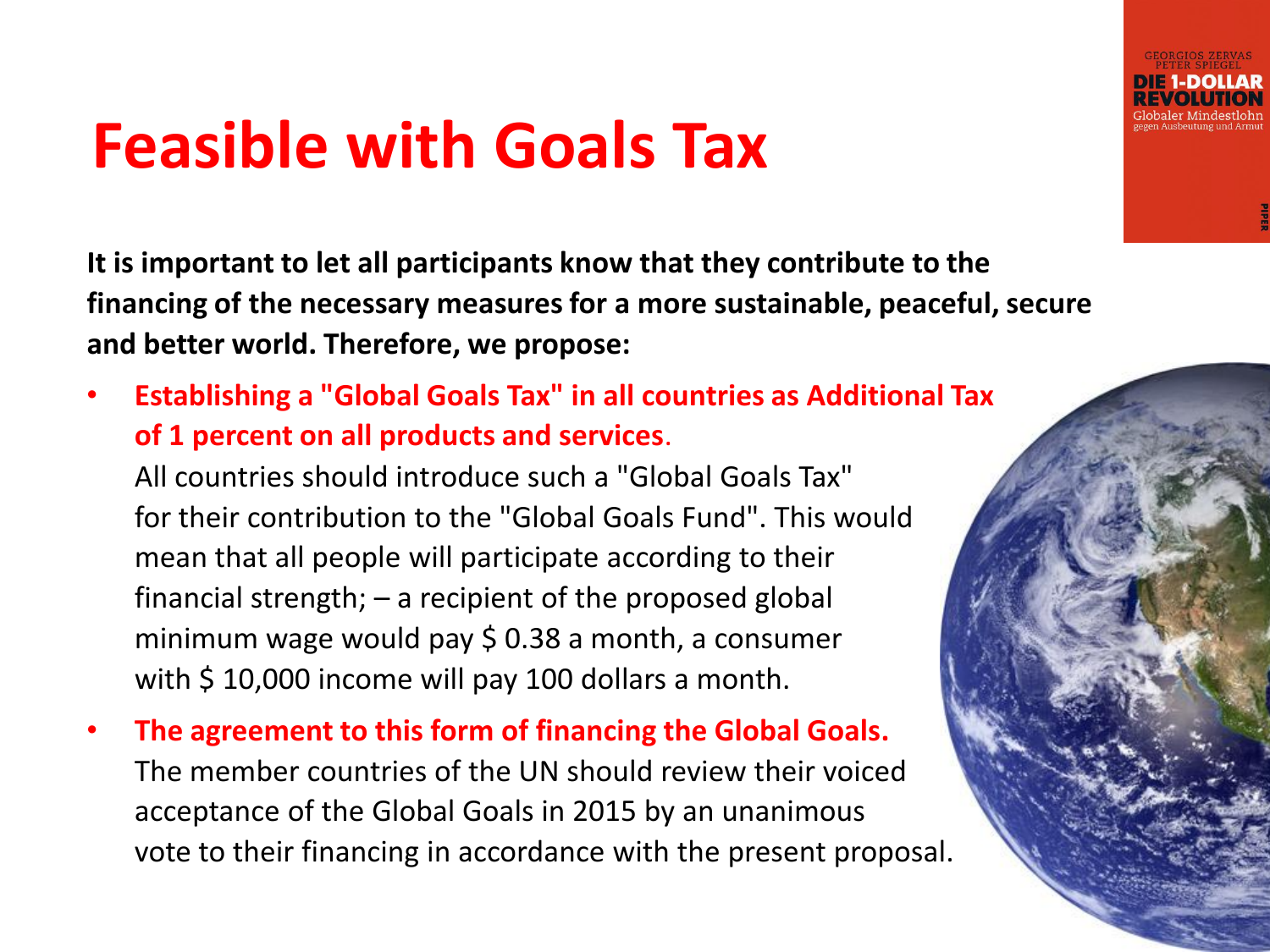#### **Global Goals Fund – Use of means**

- **Unemployment insurance and social security for the absolutely poor:**  Worldwide, there are about 200 million unemployed without unemployment benefits. Given this 1.25 per day (= 456 dollars a year)  $$ the threshold of the UN to absolute poverty- the 91 billion dollars required, will be collected. An equivalent amount should also cover those who are unemployed.
- **Global Goals Aims:** To finance the most ambitious eco-social Global Goals substantial financial resources are needed, with the larger part to burden private sector investment. For government spending about 620 billion are provided by the Global Goals Fund.
- **Special Funds Social Innovations & Social Work:** We propose to use about 100 billion annually.
- **Special Funds as Global Education Alliance:** A UNESCO study showed: a gap of 22 billion dollars a year would have to be filled in order to provide all children of the world with a good education up to the 10th grade.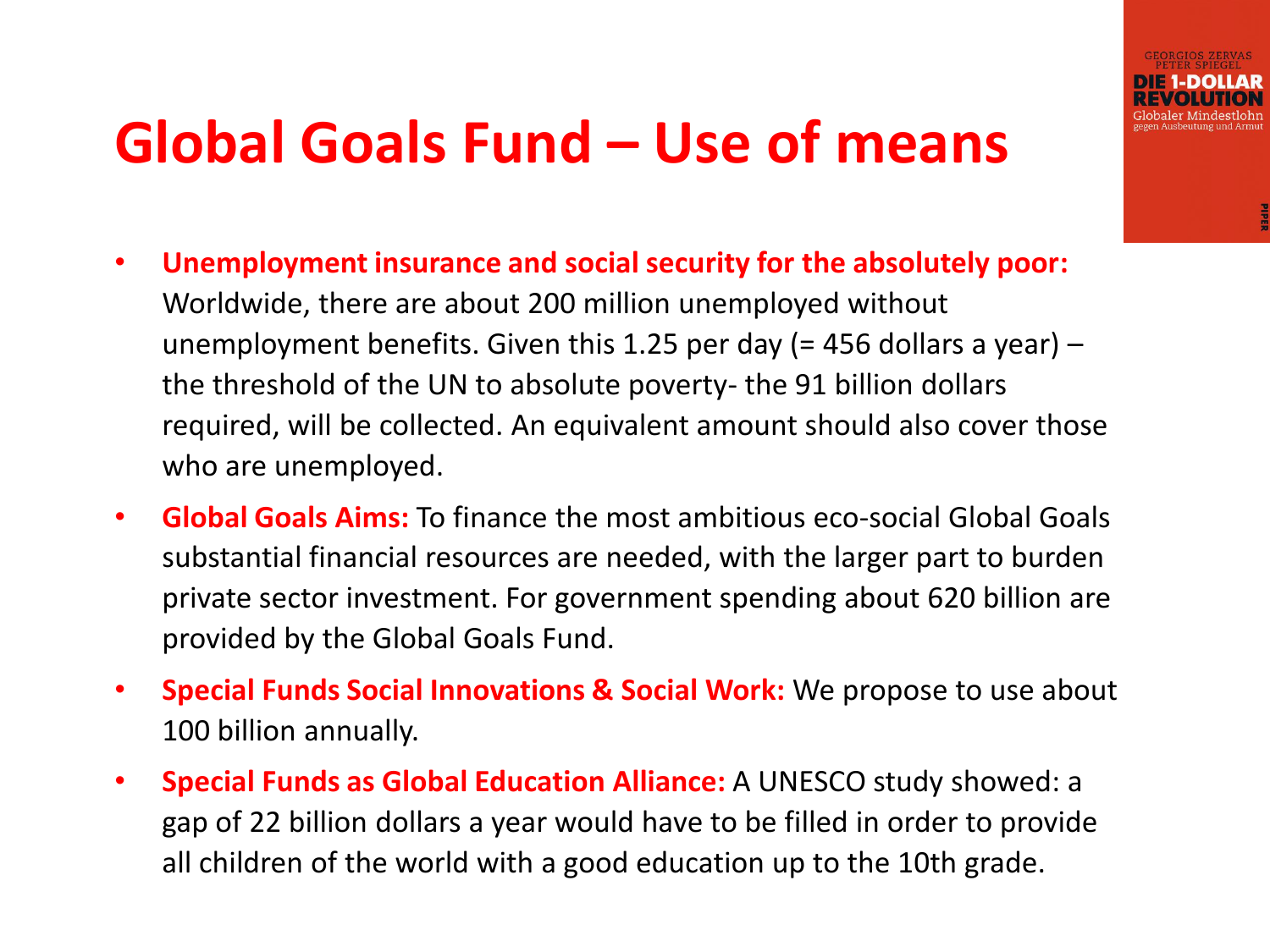#### **New Deal 21: Prosperity and safeguarding the future in the 21st century**

- **Minimum ensured prosperity** by the global minimum wage. The proposed establishment of a global minimum wage will banish the term slave –wage from the history books.
- **Securing the future - by Global Goals Fund.** The proposed introduction of 1 percent Global Goal Funds from the global GDP – will be funded by the 1-percent national consumption tax named as "Global Goals Tax". This will overall banish the term "absolute poverty " from history books.

**"Such a global delivery means nothing less than the entry to a global social market economy."** Lothar Späth

\*) In 1997, the Stuttgart entrepreneur Huschmand Sabet suggested a similar global tax such as the "Global Goals Tax", which he described as "Terra Tax". This statement comes from Lothar Späth's praise of this concept.